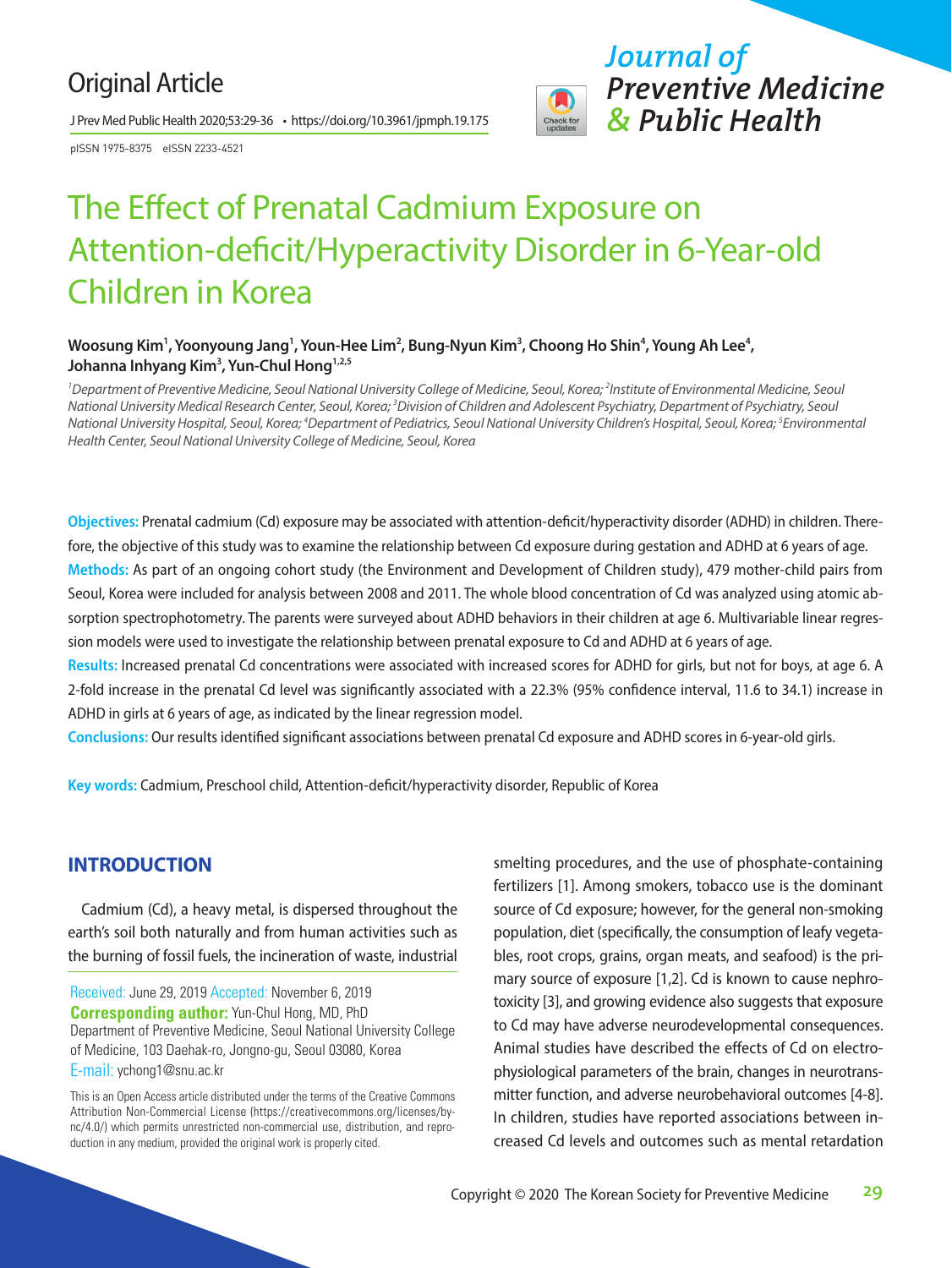Journal of **Preventive Medicine** & Public Health

[9,10], lower verbal intelligence quotient [11], learning disabilities [12-14], poor reading performance [15], and behavioral problems [16]. However, other human studies have shown contradictory results, failing to detect significant associations between exposure to Cd and neurodevelopmental outcomes [17-19].

Evidence suggests that the prevalence of attention-deficit/ hyperactivity disorder (ADHD) is greater in males than in females [20]. In the Attention-Deficit Hyperactivity Disorder Observational Research in Europe study, which was a large 24 month longitudinal observational study of children aged 6-18 years that was conducted in 10 European countries, the sex distribution of the study subjects varied by country, ranging from a 1:3 to a 1:16 ratio of girls to boys [21]. With regard to individuals with ADHD, such a disparity not only exists in childhood, but also persists into adulthood, as ADHD is more commonly diagnosed in adult males than adult females. A worldwide meta-regression analysis of 11 studies of adults with ADHD found that although the ratio of males to females with ADHD decreased with increasing age, a sex-based difference was still present in adults aged 19 years and over [22]. A pooled analysis of studies of ADHD outcomes estimated the rate of persistence of ADHD into adulthood as approximately 15% when limited to those who meet the full criteria for ADHD. However, when cases consistent with the Diagnostic and Statistical Manual of Mental Disorders, 4th edition (DSM-IV) definition of ADHD in partial remission were included, the persistence into adulthood was estimated to be as high as about 60% [23]. Two studies (1 in males and 1 in females) on the persistence of ADHD reported that 11 years after the initial diagnosis, 35.0% of males and 33.3% of females continued to meet the DSM-IV criteria for ADHD, indicating that the persistence of ADHD is similar between the sexes [24]. Despite the apparent sex-based differences, research has mainly focused on ADHD in boys, and studies of ADHD in girls are still limited [25].

In the present study, we used an ongoing cohort of 6-yearold children to examine ADHD symptoms associated with prenatal exposure to Cd, using a linear regression model. In addition, we examined sex-specific effects on ADHD.

### **METHODS**

#### **Population**

The present study was based on the Environment and Development of Children (EDC) study, a prospective cohort study.

The participants chosen for the EDC study were mothers and children who previously participated in the Congenital Anomaly Study (CAS), another cohort study of birth outcomes. In the CAS cohort study, pregnant women from the metropolitan areas of Seoul and Incheon, Korea, who received prenatal care at local hospitals were recruited. The total number of enrolled pregnant females was 13 484, and subjects were recruited during the second trimester of pregnancy. Of these females, 11 085 remained in the study and were followed up until childbirth, between August 2008 and July 2011. Blood and urine samples were collected at the time of enrollment, after subjects had fasted for more than 8 hours. A questionnaire about participants' demographics and lifestyles was administered by trained nurses. In the CAS cohort, 115 children were found to have congenital anomalies. These children, as well as those with invalid addresses ( $n=218$ ), were excluded from recruitment, and a total of 10 752 mothers were eligible for the EDC birth cohort.

A sample size of 610 (effect size, 0.017;  $\alpha$ , 0.05; power, 0.90) was calculated to be sufficient to examine the association between Cd exposure and other characteristics of the children. The sample size was then inflated by 5%, to 645, to allow for dropouts. Between 2012 and 2015, we contacted 2085 mothers chosen at random from the 10 752 EDC participants, until 726 mother-child pairs were enrolled in the present study (response rate, 31%). We conducted follow-up assessments when the children were approximately 6 years of age, between March 2015 and December 2017. The children underwent health examinations at the Seoul National University Hospital in Jongno-gu, Seoul, Korea. The mothers' depressive symptoms and the children's dietary habits were assessed using the Center for Epidemiologic Studies Depression Scale and food frequency questionnaires, respectively.

Neurobehavioral tests for ADHD were administered to the 6-year-old children between 2015 and 2017. The Korean version of the ADHD rating scale (K-ARS) was used to measure ADHD symptoms. At the follow-up examination, urine and blood samples were collected, and physical examinations were conducted, after the children had fasted for more than 8 hours. For prenatal measurements, we assessed blood lead (Pb) and Cd concentrations in whole blood samples during the second trimester of pregnancy, between 14 weeks and 27 weeks (mean, 20 weeks) of gestation. Whole blood heavy metal levels were quantified using atomic absorption spectrophotometry.

After excluding those who did not complete the K-ARS assessment (n=77), those without maternal (n=63) or child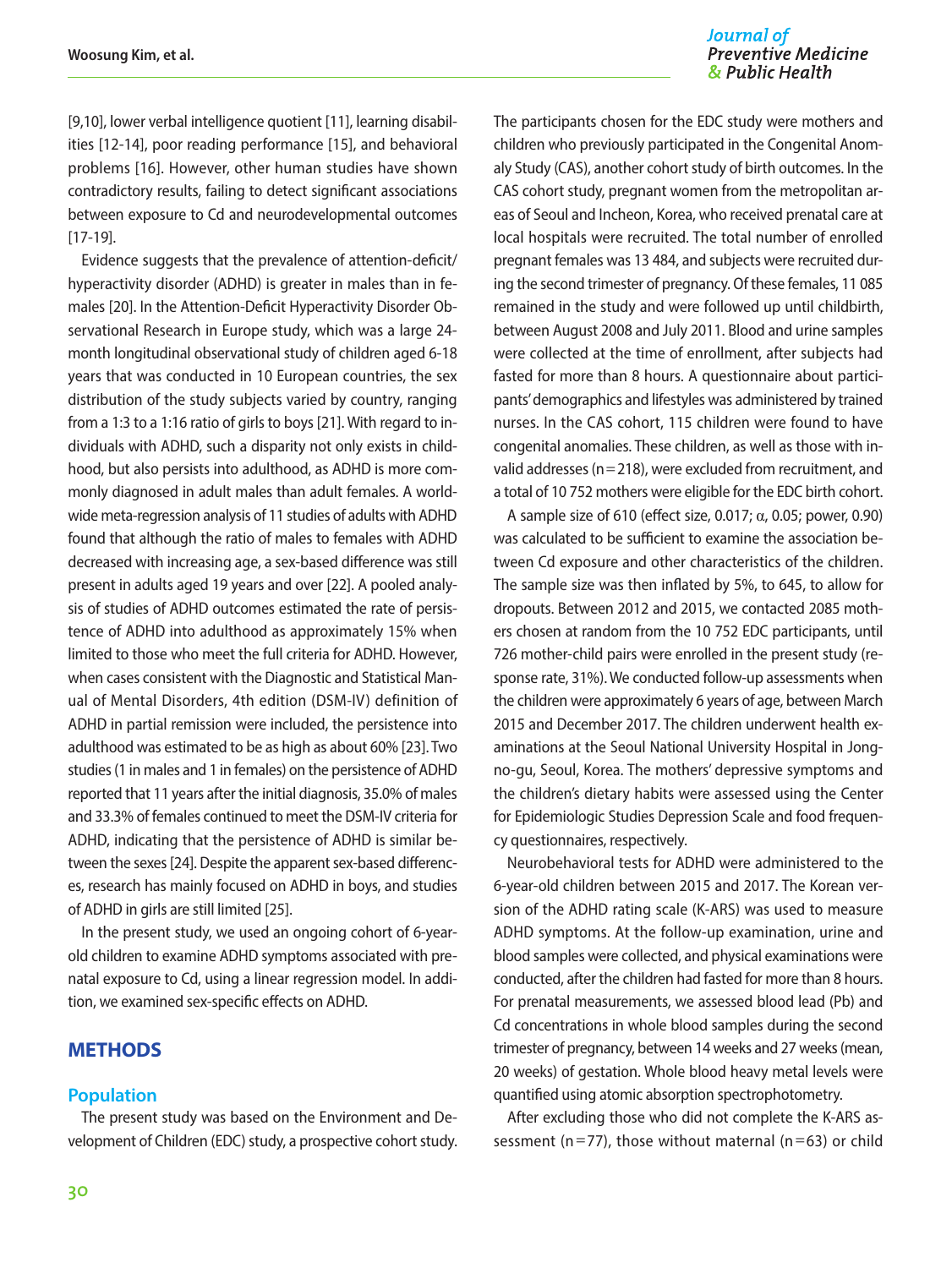$(n=22)$  blood Cd measurements, and those with missing covariate values (n=2), 479 mother-child pairs were included in the present analyses.

## **Assessments of Attention-deficit/Hyperactivity Symptoms**

The parents completed a questionnaire about demographic data and related factors, including socioeconomic status, secondhand smoking exposure, parental age, parental education level, and medical and obstetric histories of themselves and their children. Parental education level was classified as high school graduate or less ( $\leq$  12 years of education) or university or above (more education than a high school graduate). We used a previously validated translated version of the ADHD rating scale (ARS) called the K-ARS to assess ADHD symptoms. The ARS, which was developed to assess the severity of ADHD symptoms [26], consists of 18 items that reflect the DSM-IV diagnostic criteria for ADHD. Since the K-ARS is a translated version of the ARS and therefore contains identical content to the ARS, it was selected as an adequate method for use on Korean subjects. Each item of the K-ARS is rated on a 4-point Likert scale (0-3 points, total score 0-54), with potential responses of "never or rarely," "sometimes," "often," or "very often."

#### **Measurements of Blood Lead and Cadmium**

Whole blood was collected from the subjects in trace element ethylenediaminetetraacetic acid tubes, and the samples were analyzed using atomic absorption spectrophotometry (240Z AA Zeeman spectrometer, Agilent, Santa Clara, CA, USA), using the Environmental Calibration Standard (Part #5183-4688, Agilent), with ammonium phosphate monobasic (20% NH<sub>4</sub>H<sub>2</sub>PO<sub>4</sub>, Sigma-Aldrich, St. Louis, MO, USA) and Triton X-100 (Sigma-Aldrich) as reagents. Once collected, the samples were frozen and stored at -20°C. Before analysis, the blood samples were brought to room temperature and pretreated using a Vortex Genie 2 mixer (Scientific Industries, Bohemia, NY, USA) and an ES 220A balance (Precisa Gravimetrics AG, Dietikon, Switzerland). The samples were diluted with a matrix modifier reagent (Triton X-100 and ammonium hydrogen phosphate monobasic), then assayed using the matrix-matched calibration curve method (the standard addition method). The method detection limit (MDL) was calculated according to the following formula:

$$
MDL = t_{(n-1, 1-\alpha=0.99)} \times S
$$

#### **Table 1.** Characteristics of participants (n=479)

| <b>Characteristics</b>              | <b>Overall</b> | <b>Boys</b>    | Girls          |
|-------------------------------------|----------------|----------------|----------------|
| Total                               | 479 (100)      | 256 (53.4)     | 223 (46.6)     |
| Age (mo)                            | $71.1 \pm 1.6$ | $71.1 \pm 1.6$ | $71.1 \pm 1.6$ |
| Body mass index ( $kg/m2$ )         | $15.8 \pm 1.7$ | $15.8 \pm 1.7$ | $15.8 \pm 1.7$ |
| Maternal age (y)                    | $31.4 \pm 3.6$ | $31.5 \pm 3.6$ | $31.2 \pm 3.5$ |
| Maternal blood cadmium level (µg/L) | $0.7 \pm 0.3$  | $0.7 \pm 0.3$  | $0.7 \pm 0.3$  |
| Maternal blood lead level (µg/dL)   | $1.4 \pm 0.4$  | $1.4 \pm 0.5$  | $1.3 \pm 0.3$  |
| Maternal education level            |                |                |                |
| High school or less                 | 75 (15.6)      | 40 (15.6)      | 35(15.7)       |
| University or above                 | 404 (84.3)     | 216 (84.4)     | 188 (84.3)     |
| Current smoker                      | 31(6.4)        | 19(7.4)        | 12(5.4)        |
| Secondhand smoke exposure           |                |                |                |
| No                                  | 87 (18.2)      | 44 (17.2)      | 43 (19.3)      |
| Yes                                 | 392 (81.8)     | 212 (82.8)     | 180 (80.7)     |
| Parity                              |                |                |                |
| First child                         | 292 (61.0)     | 156 (60.9)     | 136 (61.0)     |
| Second child or above               | 187 (39.0)     | 100 (39.0)     | 87 (39.0)      |
| K-ARS scores                        |                |                |                |
| Total                               | $6.2 \pm 5.8$  | $6.9 + 5.7$    | $5.4 \pm 5.9$  |
| Attention deficit                   | $3.4 \pm 3.2$  | $3.9 + 3.1$    | $3.0 + 3.3$    |
| Hyperactivity                       | $2.7 \pm 3.1$  | $3.0 \pm 3.0$  | $2.3 \pm 3.0$  |

Values are presented as mean $\pm$ standard deviation or number (%).

SD, standard deviation; K-ARS, Korean attention-deficit/hyperactivity disorder rating scale.

#### where:

MDL=method detection limit

- $t_{(n-1,-1,-\alpha=0.99)}$ =Student's *t*-value appropriate for a singletailed 99th-percentile *t* statistic and a standard deviation estimate with n−1 degrees of freedom
- $S$ =sample standard deviation of the replicate spiked-sample analyses

Seven samples were used to calculate the MDL, so 3.14 was multiplied by the sample standard deviation (as found in Addendum Table 1 of the *Definition and Procedure for the Determination of the Method Detection Limit*, *Revision 2*, *United States Environmental Protection Agency*). The MDL values for lead and cadmium were found to be 0.091 μg/dL and 0.031 μg/L, respectively.

#### **Statistical Analysis**

Blood Cd concentrations were transformed by  $log<sub>2</sub>$  (base 2) to obtain a normal distribution. In order to investigate the relationship between prenatal Cd concentrations and ADHD scores at age 6, we used generalized additive models. In the examination of the regression curve for the generalized addi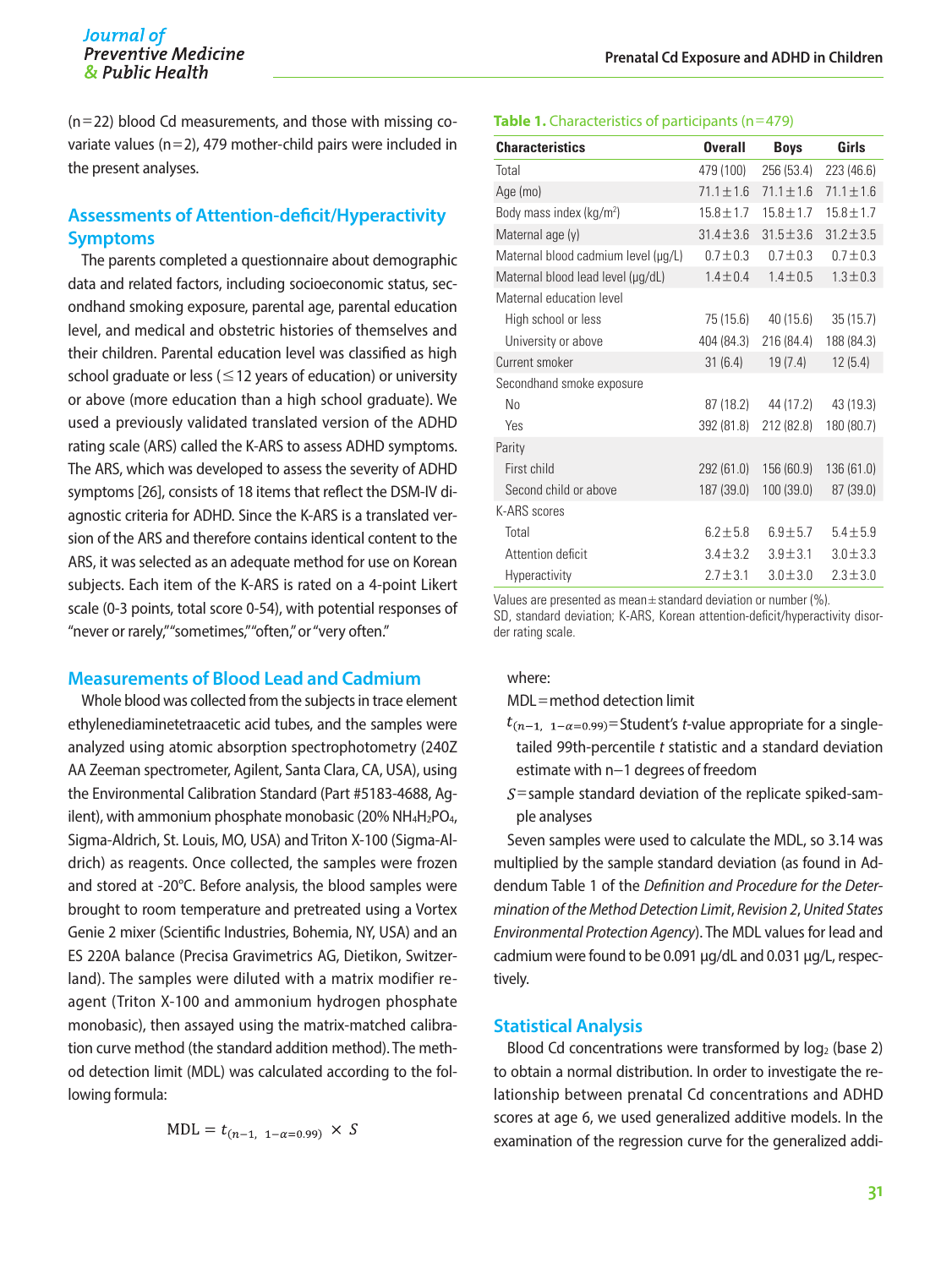tive model, we assumed a linear relationship. We constructed a regression model for Cd exposure and ADHD scores to estimate the overall linear effects of Cd exposure on ADHD scores.

We modeled scores on the K-ARS as a Poisson distribution and estimated the effects of Cd exposure on the total and subcategory scores for ADHD. All models controlled for potential covariates including sex (male or female), parity, birth weight (kg), mother's body mass index (BMI, kg/m<sup>2</sup>), mother's education level, mother's age, and mother's smoking status. To examine potential sex-based differences, we stratified our samples by sex. In our sensitivity analysis, we included concurrent child blood Cd concentration measured at the age of 6 and maternal blood Pb concentration in our main model.

The statistical analyses were conducted using SAS version 9.4 (SAS Institute, Inc., Cary, NC, USA) and R version 3.2.1 [\(https://](https://cran.r-project.org/bin/windows/base/old/3.2.1/) [cran.r-project.org/bin/windows/base/old/3.2.1/\)](https://cran.r-project.org/bin/windows/base/old/3.2.1/). Two-tailed *p*values of less than 0.05 were considered to indicate statistical significance.

#### **Ethics Statement**

We obtained informed consent from all participants, and the study protocol was approved by the Institutional Review Board of the Seoul National University College of Medicine (IRB No. 1201-010-392).

## **RESULTS**

The characteristics of the study population regarding maternal and child age, sex, BMI, maternal education level, parity,



**Figure 1.** Relationship between log-transformed maternal blood cadmium (Cd) levels and Korean attention-deficit/hyperactivity disorder rating scale (K-ARS) total score in 6-yearold girls (*p*<0.001).

#### Journal of **Preventive Medicine** & Public Health

secondhand tobacco smoke exposure, K-ARS scores, and maternal blood heavy metal (Pb and Cd) levels are presented in Table 1. The mean maternal age of the 479 mothers was 31.4 years, and 84.3% of the mothers had an education level of university or above. Only 4.4% of the mothers were current smokers. The mean age of the children was 71.1 months, and 53.4% were male. Furthermore, 60.9% of the boys and 61.0% of the girls were the first-born child in the family. Regarding ADHD symptoms, the mean total K-ARS score was 6.9 for boys, which was higher than the mean total K-ARS score for girls (5.4). This relationship was also observed when symptoms were classified by type (attention-deficit or hyperactivity); the K-ARS scores in boys and girls for the attention-deficit type were 3.9 and 3.0, respectively, and those for the hyperactivity type were 3.0 and 2.3, respectively. The mean maternal blood levels of Pb and Cd were 1.4 μg/dL and 0.7 μg/L, respectively. No statistically significant differences in any demographic or clinical factors were observed according to sex.

Figure 1 shows the association between prenatal blood Cd concentrations and the K-ARS total score. A positive, nearly linear association was observed between prenatal Cd levels and the K-ARS total score at 6 years of age. Therefore, assuming linearity, we used a generalized estimating equation model in our analysis. When we performed an additional analysis assuming a non-linear association, similar results to our main analysis were observed (Supplemental Material 1). Table 2 shows estimations of the relationships between prenatal blood Cd levels and the total and subcategory scores for ADHD as shown

| Table 2. Percent change in K-ARS scores associated with |  |  |  |
|---------------------------------------------------------|--|--|--|
| 2-fold increases in the maternal blood cadmium level in |  |  |  |
| 6-year old children                                     |  |  |  |

| <b>Subtype</b>    | Sex     | % change (95% CI)           | p-value |
|-------------------|---------|-----------------------------|---------|
| Total             | Overall | 6.4(0.1, 13.2)              | 0.045   |
|                   | Male    | $-0.1$ $(-8.3, 8.6)$        | 0.964   |
|                   | Female  | 22.3 (11.6, 34.1)           | < 0.001 |
| Attention deficit | Overall | $7.8(-0.6, 17.0)$           | 0.070   |
|                   | Male    | $1.8(-9.0, 14.1)$           | 0.747   |
|                   | Female  | 21.2 (7.4, 36.8)            | 0.002   |
| Hyperactivity     | Overall | $4.5(-4.7, 14.8)$           | 0.347   |
|                   | Male    | $-2.9$ ( $-14.6$ , $10.4$ ) | 0.653   |
|                   | Female  | 23.5 (7.1, 42.3)            | 0.004   |

The model was adjusted for sex (male or female), parity, birth weight (kg), mother's body mass index, mother's education level, mother's age, and mother's passive smoking status.

K-ARS, Korean attention-deficit/hyperactivity disorder rating scale; CI, confidence interval.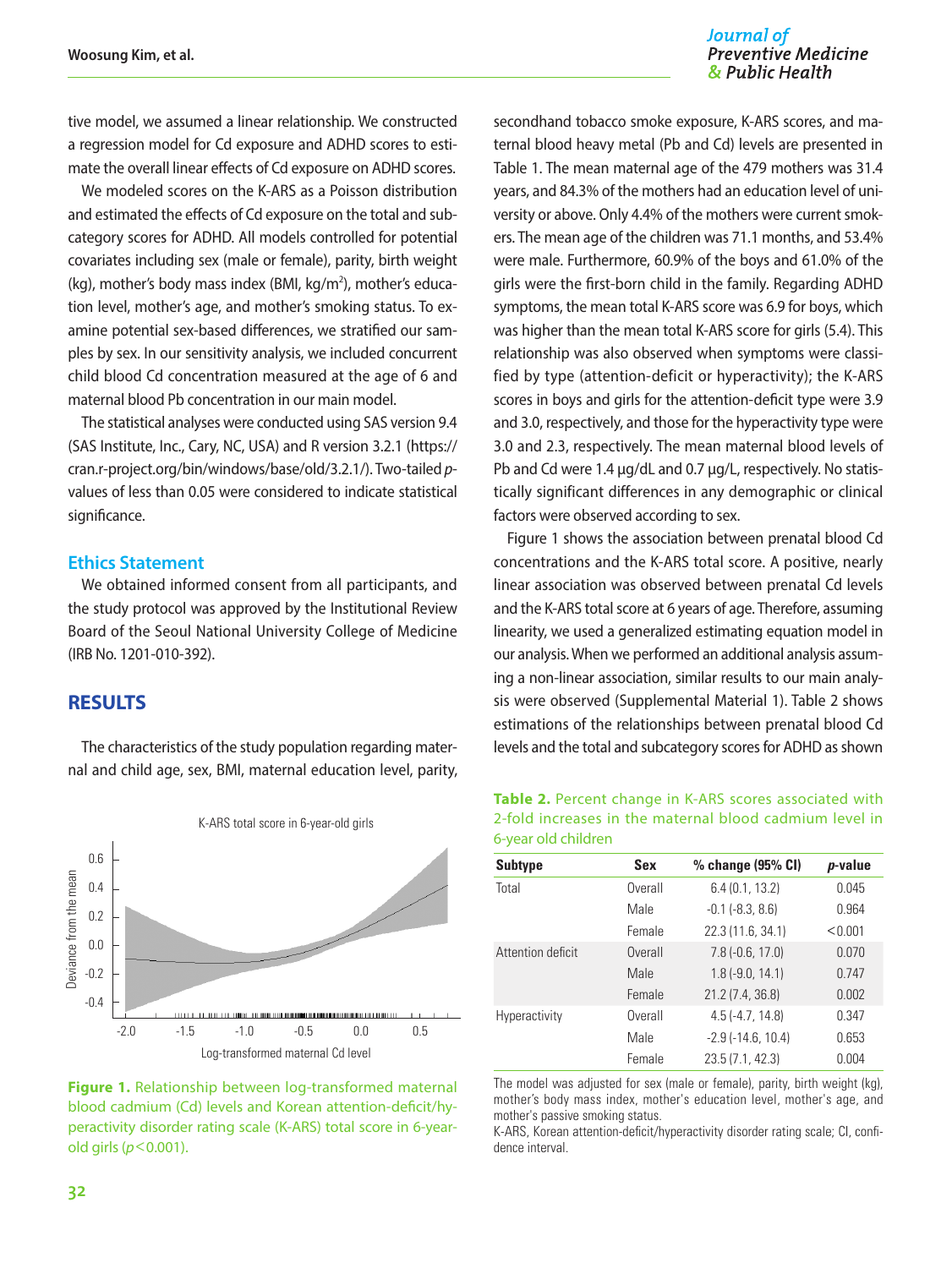by percentage increase in the K-ARS score per 2-fold increase in the prenatal blood Cd level. No significant associations were observed between postnatal (concurrent) Cd exposure at 6 years and K-ARS scores. However, each doubling of the maternal prenatal Cd level was significantly associated with an increase in the K-ARS total score of 22.3% (95% confidence interval [CI], 11.6 to 34.1) in girls only. When investigated separately by symptom type, again in girls only, each doubling of prenatal Cd exposure showed a 21.2% (95% CI, 7.4 to 36.8) increase in the score related to attention-deficit symptoms and a 23.5% (95% CI, 7.1 to 42.3) increase in the score for the hyperactivity symptoms. These associations were not observed for boys. The effect size was significantly larger in girls than in boys ( $p=0.002$ ). A sensitivity analysis with adjustment for maternal blood Pb levels and concurrent blood Cd levels at age 6 did not change the main findings. In our analysis, maternal Pb levels were not associated with K-ARS scores (Supplemental Material 2). When we included concurrent (6-year-old) blood Cd levels and maternal Pb levels in our model, the main results remained unchanged (Supplemental Material 2). The proportion of current smokers in our population was very low (4.4%), and similar results were seen after we excluded current smokers (Supplemental Material 3).

#### **DISCUSSION**

In this study, we investigated the relationship between prenatal blood Cd exposure and ADHD symptoms in 6-year-old children. We observed that higher maternal blood Cd concentrations during pregnancy were significantly associated with higher ADHD scores, as measured by the K-ARS questionnaire, in girls.

To date, there is only limited information on the relationship between Cd exposure and ADHD. The published literature lacks significant findings and contains mixed results. A study conducted using National Health and Nutrition Examination Survey data from 1999-2000 reported non-significantly higher odds of ADHD diagnosis in children with higher blood Cd concentrations, but this trend disappeared when the analysis was adjusted for the effects of persistent organic pollutants [19]. Another study reported that a higher frequency of social problems, withdrawal, and attention problems was linked to higher concentrations of Cd in children's hair at ages 7 years to 16 years [27]. In contrast, another recent analysis of National Health and Nutrition Examination Survey data from 1997-2004 found

a non-significant decrease in ADHD risk with increasing levels of urinary Cd in children [28].

Although an association between Cd and ADHD was not consistently found in previous studies, numerous studies have investigated the behavioral effects of early-life Cd exposure and have reported significant findings. In Belgium, a prospective study of children reported a significant association between prenatal exposure to Cd and an increased risk of emotional problems among 7- to 8-year-old boys [29]. Another study in China reported an association between attention and social problems in 7- to 16-year-old children and increased hair Cd levels [27].

Previous animal studies have shown that Cd affects central nervous system metabolism via inhibition of sulfhydryl-containing enzymes. As a result, in chronically exposed individuals, Cd can act as a depressant of various neurotransmitters, including acetylcholine, norepinephrine, and serotonin [30,31]. Changes in the metabolism of the dopamine and serotonin systems were also documented, and these neurotransmitter systems are known to be linked with the etiology of ADHD [32]. Animal studies have also shown that Cd can readily cross the blood-brain barrier [33], from which we can infer that Cd may move directly to the central nervous system and impact the neurodevelopment of young children [34]. Other studies have found evidence that Cd exposure can induce changes in activity levels in animals, although these studies showed inconsistent results, as some reported increased hyperactivity, while others found a decrease in exploratory activity and in time spent in motion [4].

We tested maternal blood Pb levels as a potential covariate in the relationship between blood Cd levels and K-ARS scores, and our analysis found that maternal blood Pb concentrations were not associated with K-ARS scores. Specific domains of neurobehavioral impairment that may be associated with Pb exposure remain an issue of uncertainty in the literature. Previous studies have displayed inconsistent results regarding the contribution of Pb exposure to inattention and impulsivity [35]. Maternal Cd levels, on the other hand, displayed a positive relationship with ADHD in girls when included in the model along with maternal Pb levels and concurrent blood Cd levels in the children.

The main strength of this study is its prospective cohort design. We also controlled for potential confounders, such as blood Pb levels and secondhand smoking status. However, this study also has some limitations. The current study investi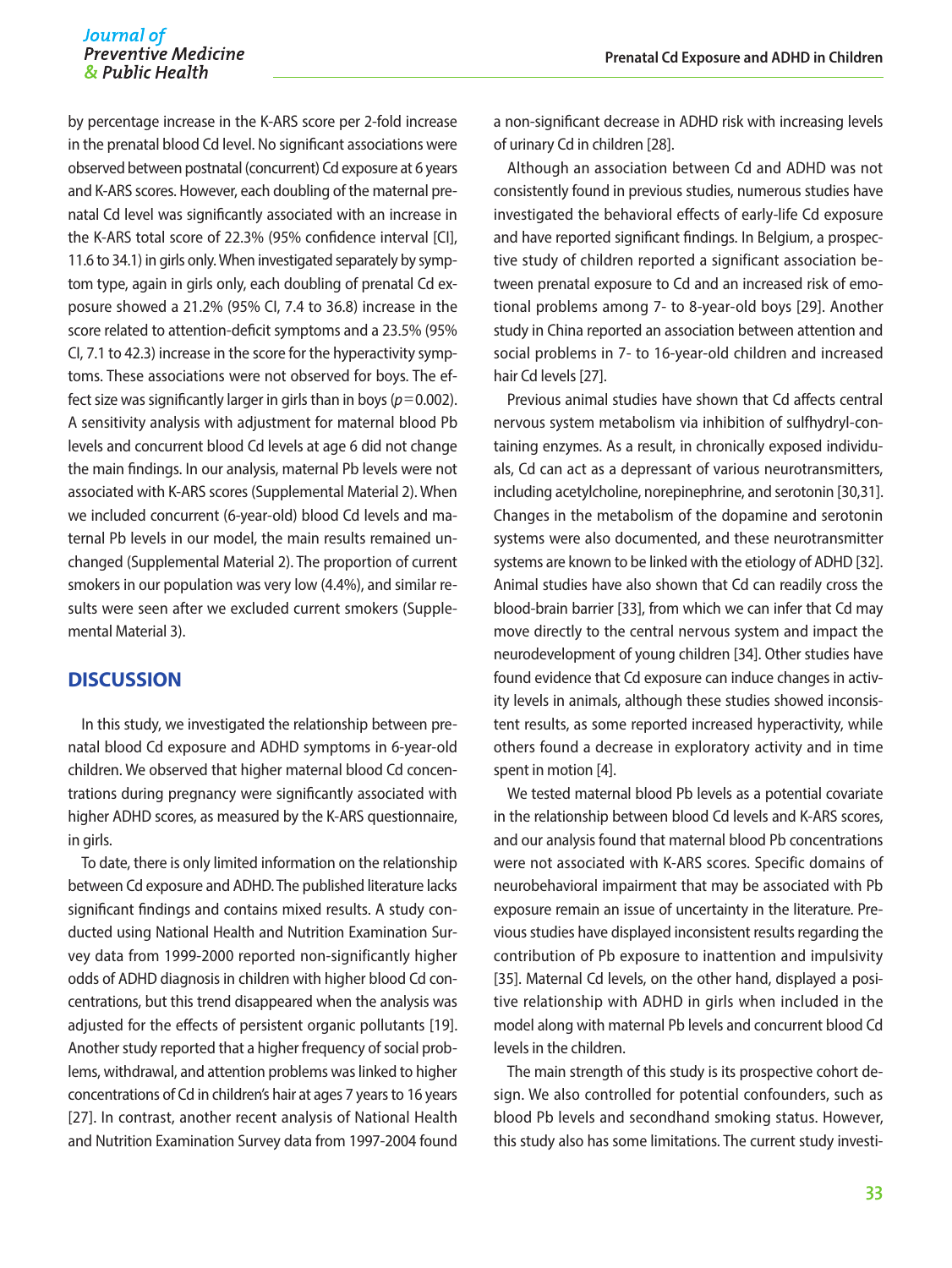gated the associations between toxic heavy metal exposure and K-ARS scores, and although we adjusted for maternal variables such as maternal age and education, we were not able to account for the diverse social, cultural, and socioeconomic effects that are known to play a role in the development of ADHD. The K-ARS, which was the screening tool used for the study, is fundamentally a parent-administered tool used to detect symptoms of ADHD in children. As this test was completed by parents of the children in the study, observer bias may have influenced the results. Consequently, there is potential for misclassification resulting from parents over-reporting or under-reporting their children's symptoms. Given this limitation, we attempted to show the associations between increased maternal levels of Cd and symptom-related scores of ADHD at 6 years of age, although the clinical significance of our findings needs further investigation. Additionally, no children in this cohort were clinically diagnosed with ADHD. The K-ARS scale is known to have high reliability and validity for the screening and diagnosis of ADHD, but it is not a clinical diagnostic tool [36]. Since the diagnosis of ADHD requires a thorough evaluation of consistent symptoms for more than 6 months by a trained physician, the results of this study should be interpreted with caution.

Our study is the first to suggest a significant dose-dependent relationship between prenatal Cd concentrations and ADHD scores at the age of 6 years. The strengths of our study are its prospective cohort design, as well as its consideration of multiple covariates, including prenatal Pb concentrations and concurrent blood Cd concentrations in the children at age 6. However, given the nature of parent-reported K-ARS scores, the results of this study should be interpreted cautiously. Additional prospective epidemiological studies should be performed to further replicate and clarify the possible association observed in this study.

### **SUPPLEMENTAL MATERIALS**

Supplemental materials are available at [https://doi.org/10.](https://doi.org/10.3961/jpmph.19.175) [3961/jpmph.19.175.](https://doi.org/10.3961/jpmph.19.175)

## **CONFLICT OF INTEREST**

The authors have no conflicts of interest associated with the material presented in this paper.

### **FUNDING**

This research was supported by a grant from the Ministry of Food and Drug Safety in 2018 (18162MFDS121) and from the Center for Environmental Health through the Ministry of Environment.

## **ACKNOWLEDGEMENTS**

None.

## **AUTHOR CONTRIBUTIONS**

Conceptualization: WK, YCH. Data curation: YHL, BNK, CHS, YAL, JIK, YCH. Formal analysis: WK, YJ, YHL, YCH. Funding acquisition: YCH. Methodology: WK, YHL, YCH. Project administration: YCH. Visualization: YCH. Writing - original draft: WK. Writing - review & editing: WK, YJ, YCH, YHL, BNK, CHS, YAL, JIK.

## **ORCID**

Woosung Kim *https://orcid.org/0000-0003-3404-5576* Yoonyoung Jang *https://orcid.org/0000-0002-8161-9950* Youn-Hee Lim *https://orcid.org/0000-0002-1290-5814* Bung-Nyun Kim *https://orcid.org/0000-0002-2403-3291* Choong Ho Shin *https://orcid.org/0000-0002-9813-1134* Young Ah Lee *https://orcid.org/0000-0001-9179-1247* Johanna Inhyang Kim *https://orcid.org/0000-0002-2367- 0934*

Yun-Chul Hong *https://orcid.org/0000-0001-9010-7271*

## **REFERENCES**

- 1. Agency for Toxic Substances and Disease Registry. Toxicological profile for cadmium; 2012 [cited 2019 Jun 1]. Available from: https://www.atsdr.cdc.gov/ToxProfiles/tp5.pdf.
- 2. Järup L, Akesson A. Current status of cadmium as an environmental health problem. Toxicol Appl Pharmacol 2009;238(3): 201-208.
- 3. European Food Safety Authority (EFSA). Cadmium in food‐scientific opinion of the Panel on Contaminants in the Food Chain. EFSA J 2009;7(3):980.
- 4. Ali MM, Murthy RC, Chandra SV. Developmental and longterm neurobehavioral toxicity of low level in-utero cadmium exposure in rats. Neurobehav Toxicol Teratol 1986;8(5):463-468.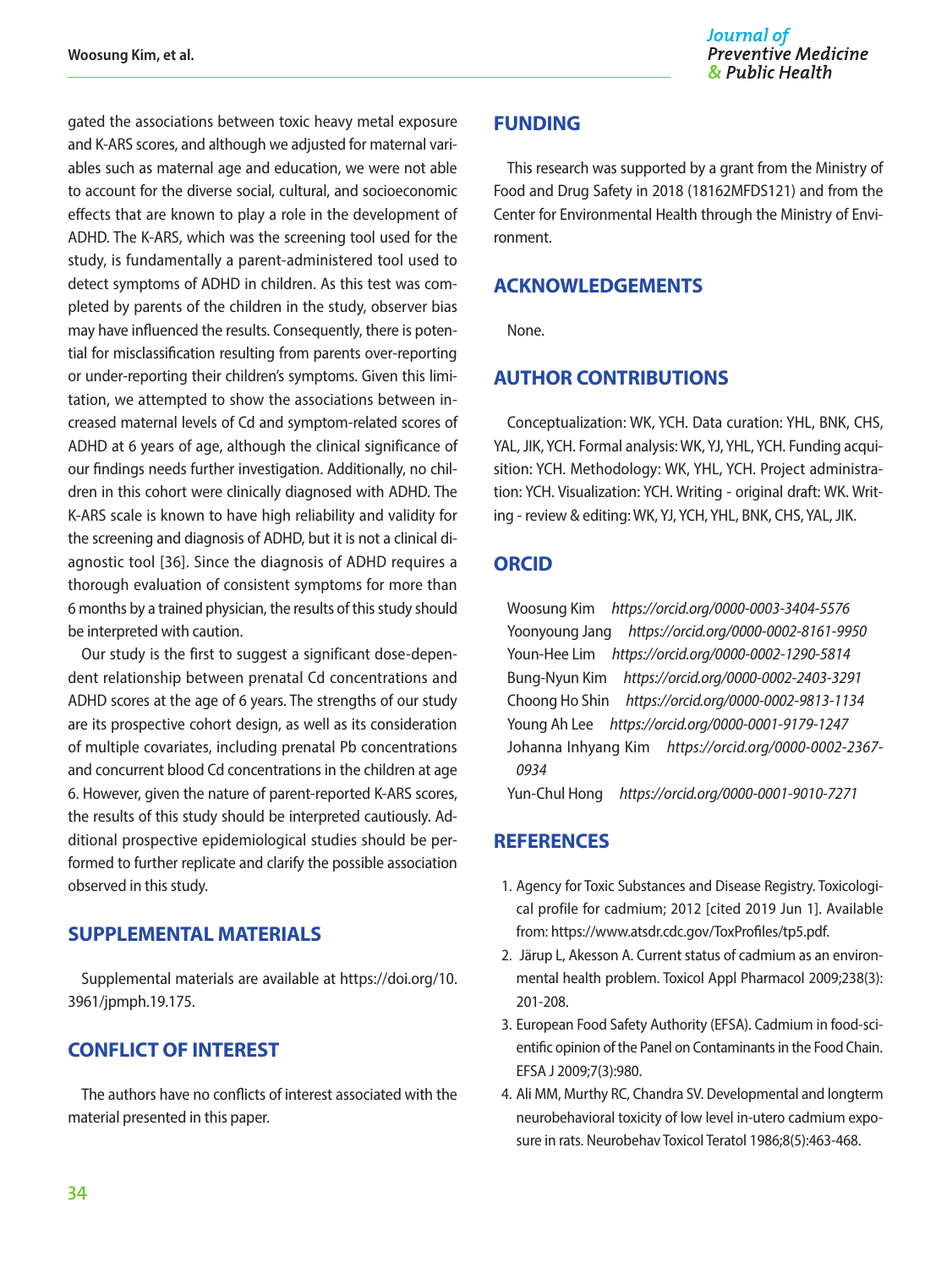#### Journal of **Preventive Medicine** & Public Health

- 5. Dési I, Nagymajtényi L, Schulz H. Behavioural and neurotoxicological changes caused by cadmium treatment of rats during development. J Appl Toxicol 1998;18(1):63-70.
- 6. Lehotzky K, Ungváry G, Polinák D, Kiss A. Behavioral deficits due to prenatal exposure to cadmium chloride in CFY rat pups. Neurotoxicol Teratol 1990;12(2):169-172.
- 7. Nagymajtényi L, Schulz H, Dési I. Behavioural and functional neurotoxicological changes caused by cadmium in a threegenerational study in rats. Hum Exp Toxicol 1997;16(12):691- 699.
- 8. Nation JR, Bourgeois AE, Clark DE, Baker DM, Hare MF. The effects of oral cadmium exposure on passive avoidance performance in the adult rat. Toxicol Lett 1984;20(1):41-47.
- 9. Jiang HM, Han GA, He ZL. Clinical significance of hair cadmium content in the diagnosis of mental retardation of children. Chin Med J (Engl) 1990;103(4):331-334.
- 10. Marlowe M, Errera J, Jacobs J. Increased lead and cadmium burdens among mentally retarded children and children with borderline intelligence. Am J Ment Defic 1983;87(5):477-483.
- 11. Thatcher RW, Lester ML, McAlaster R, Horst R. Effects of low levels of cadmium and lead on cognitive functioning in children. Arch Environ Health 1982;37(3):159-166.
- 12. Capel ID, Pinnock MH, Dorrell HM, Williams DC, Grant EC. Comparison of concentrations of some trace, bulk, and toxic metals in the hair of normal and dyslexic children. Clin Chem 1981; 27(6):879-881.
- 13. Ely DL, Mostardi RA, Woebkenberg N, Worstell D. Aerometric and hair trace metal content in learning-disabled children. Environ Res 1981;25(2):325-339.
- 14. Pihl RO, Parkes M. Hair element content in learning disabled children. Science 1977;198(4313):204-206.
- 15. Thatcher RW, McAlaster R, Lester ML, Cantor DS. Comparisons among EEG, hair minerals and diet predictions of reading performance in children. Ann N Y Acad Sci 1984;433:87-96.
- 16. Marlowe M, Cossairt A, Moon C, Errera J, MacNeel A, Peak R, et al. Main and interaction effects of metallic toxins on classroom behavior. J Abnorm Child Psychol 1985;13(2):185-198.
- 17. Cao Y, Chen A, Radcliffe J, Dietrich KN, Jones RL, Caldwell K, et al. Postnatal cadmium exposure, neurodevelopment, and blood pressure in children at 2, 5, and 7 years of age. Environ Health Perspect 2009;117(10) :1580-1586.
- 18. Gillberg C, Norén JG, Wahlström J, Rasmussen P. Heavy metals and neuropsychiatric disorders in six-year-old children. Aspects of dental lead and cadmium. Acta Paedopsychiatr 1982;48(5): 253-263.
- 19. Lee DH, Jacobs DR, Porta M. Association of serum concentrations of persistent organic pollutants with the prevalence of learning disability and attention deficit disorder. J Epidemiol Community Health 2007;61(7):591-596.
- 20. Willcutt EG. The prevalence of DSM-IV attention-deficit/hyperactivity disorder: a meta-analytic review. Neurotherapeutics 2012;9(3):490-499.
- 21. Faraone SV, Biederman J, Mick E. The age-dependent decline of attention deficit hyperactivity disorder: a meta-analysis of follow-up studies. Psychol Med 2006;36(2):159-165.
- 22. Fayyad J, Sampson NA, Hwang I, Adamowski T, Aguilar-Gaxiola S, Al-Hamzawi A, et al. The descriptive epidemiology of DSM-IV adult ADHD in the World Health Organization World Mental Health Surveys. Atten Defic Hyperact Disord 2017;9(1):47-65.
- 23. Faraone SV, Biederman J, Mick E. The age-dependent decline of attention deficit hyperactivity disorder: a meta-analysis of follow-up studies. Psychol Med 2006;36(2):159-165.
- 24. Biederman J, Petty CR, Clarke A, Lomedico A, Faraone SV. Predictors of persistent ADHD: an 11-year follow-up study. J Psychiatr Res 2011;45(2):150-155.
- 25. Biederman J, Petty CR, O'Connor KB, Hyder LL, Faraone SV. Predictors of persistence in girls with attention deficit hyperactivity disorder: results from an 11-year controlled follow-up study. Acta Psychiatr Scand 2012;125(2):147-156.
- 26. DuPaul GJ, Reid R, Anastopoulos AD, Lambert MC, Watkins MW, Power TJ. Parent and teacher ratings of attention-deficit/hyperactivity disorder symptoms: factor structure and normative data. Psychol Assess 2016;28(2):214-225.
- 27. Bao QS, Lu CY, Song H, Wang M, Ling W, Chen WQ, et al. Behavioural development of school-aged children who live around a multi-metal sulphide mine in Guangdong province, China: a cross-sectional study. BMC Public Health 2009;9:217.
- 28. Ciesielski T, Weuve J, Bellinger DC, Schwartz J, Lanphear B, Wright RO. Cadmium exposure and neurodevelopmental outcomes in U.S. children. Environ Health Perspect 2012;120(5): 758-763.
- 29. Sioen I, Den Hond E, Nelen V, Van de Mieroop E, Croes K, Van Larebeke N, et al. Prenatal exposure to environmental contaminants and behavioural problems at age 7-8 years. Environ Int 2013;59:225-231.
- 30. Singhal RL, Merali Z, Hrdina PD. Aspects of the biochemical toxicology of cadmium. Fed Proc 1976;35(1):75-80.
- 31. Stowe HD, Wilson M, Goyer RA. Clinical and morphologic effects of oral cadmium toxicity in rabbits. Arch Pathol 1972; 94(5):389-405.